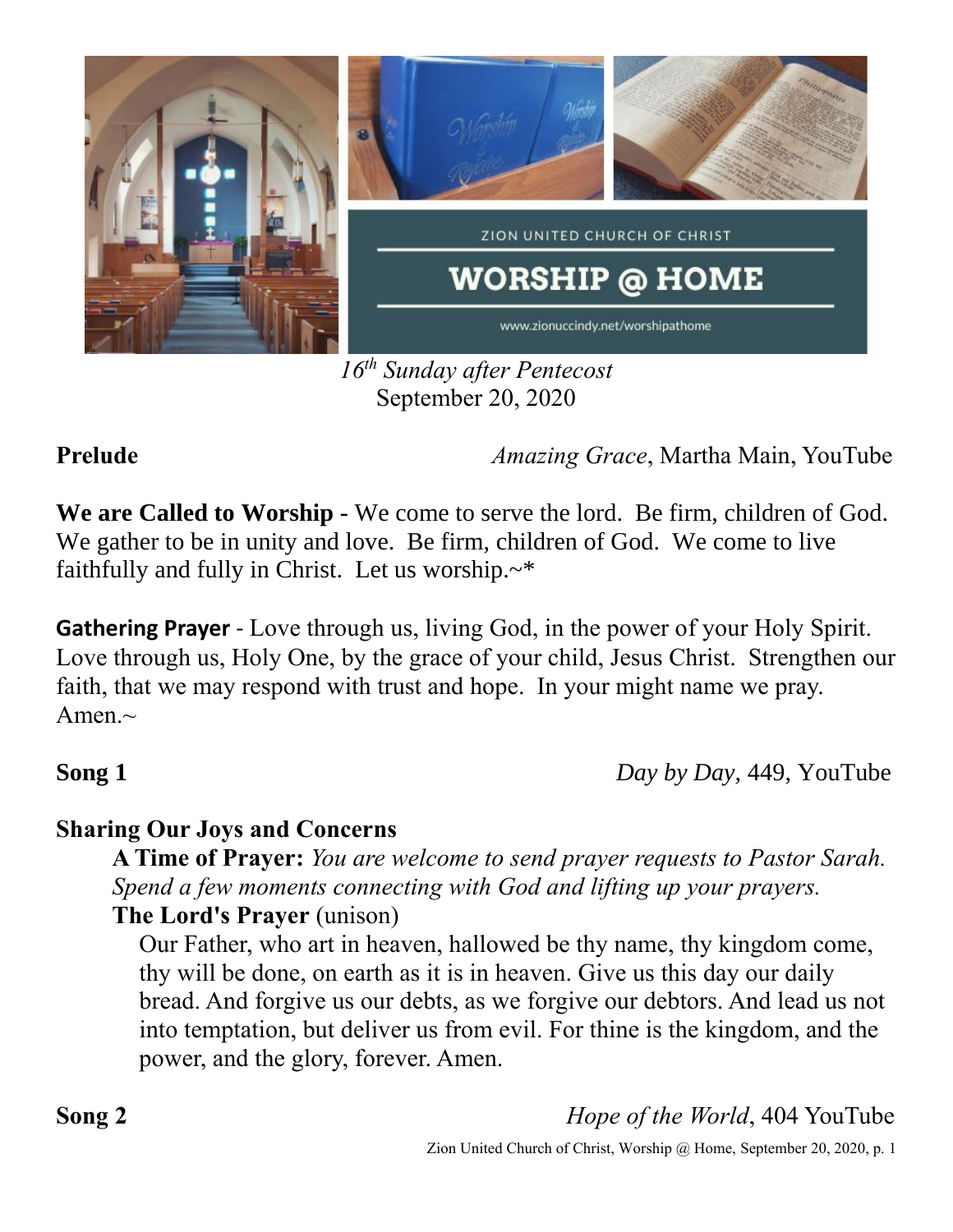## **We Hear God's Word** Exodus 16:2-15 (NRSV)

<sup>2</sup>The whole congregation of the Israelites complained against Moses and Aaron in the wilderness. <sup>3</sup>The Israelites said to them, 'If only we had died by the hand of the LORD in the land of Egypt, when we sat by the fleshpots and ate our fill of bread; for you have brought us out into this wilderness to kill this whole assembly with hunger.'

4 Then the LORD said to Moses, 'I am going to rain bread from heaven for you, and each day the people shall go out and gather enough for that day. In that way I will test them, whether they will follow my instruction or not. <sup>5</sup>On the sixth day, when they prepare what they bring in, it will be twice as much as they gather on other days.' <sup>6</sup>So Moses and Aaron said to all the Israelites, 'In the evening you shall know that it was the LORD who brought you out of the land of Egypt,  $\frac{7}{1}$  and in the morning you shall see the glory of the LORD, because he has heard your complaining against the LORD. For what are we, that you complain against us?' <sup>8</sup>And Moses said, 'When the LORD gives you meat to eat in the evening and your fill of bread in the morning, because the LORD has heard the complaining that you utter against him—what are we? Your complaining is not against us but against the LORD.'

9 Then Moses said to Aaron, 'Say to the whole congregation of the Israelites, "Draw near to the LORD, for he has heard your complaining."  $\cdot$  <sup>10</sup>And as Aaron spoke to the whole congregation of the Israelites, they looked towards the wilderness, and the glory of the LORD appeared in the cloud. <sup>11</sup>The LORD spoke to Moses and said, <sup>12</sup>'I have heard the complaining of the Israelites; say to them, "At twilight you shall eat meat, and in the morning you shall have your fill of bread; then you shall know that I am the LORD your God." '

13 In the evening quails came up and covered the camp; and in the morning there was a layer of dew around the camp. <sup>14</sup>When the layer of dew lifted, there on the surface of the wilderness was a fine flaky substance, as fine as frost on the ground. <sup>15</sup>When the Israelites saw it, they said to one another, 'What is it?' For they did not know what it was. Moses said to them, 'It is the bread that the LORD has given you to eat.

**Meditation** *Tensions in the Wilderness*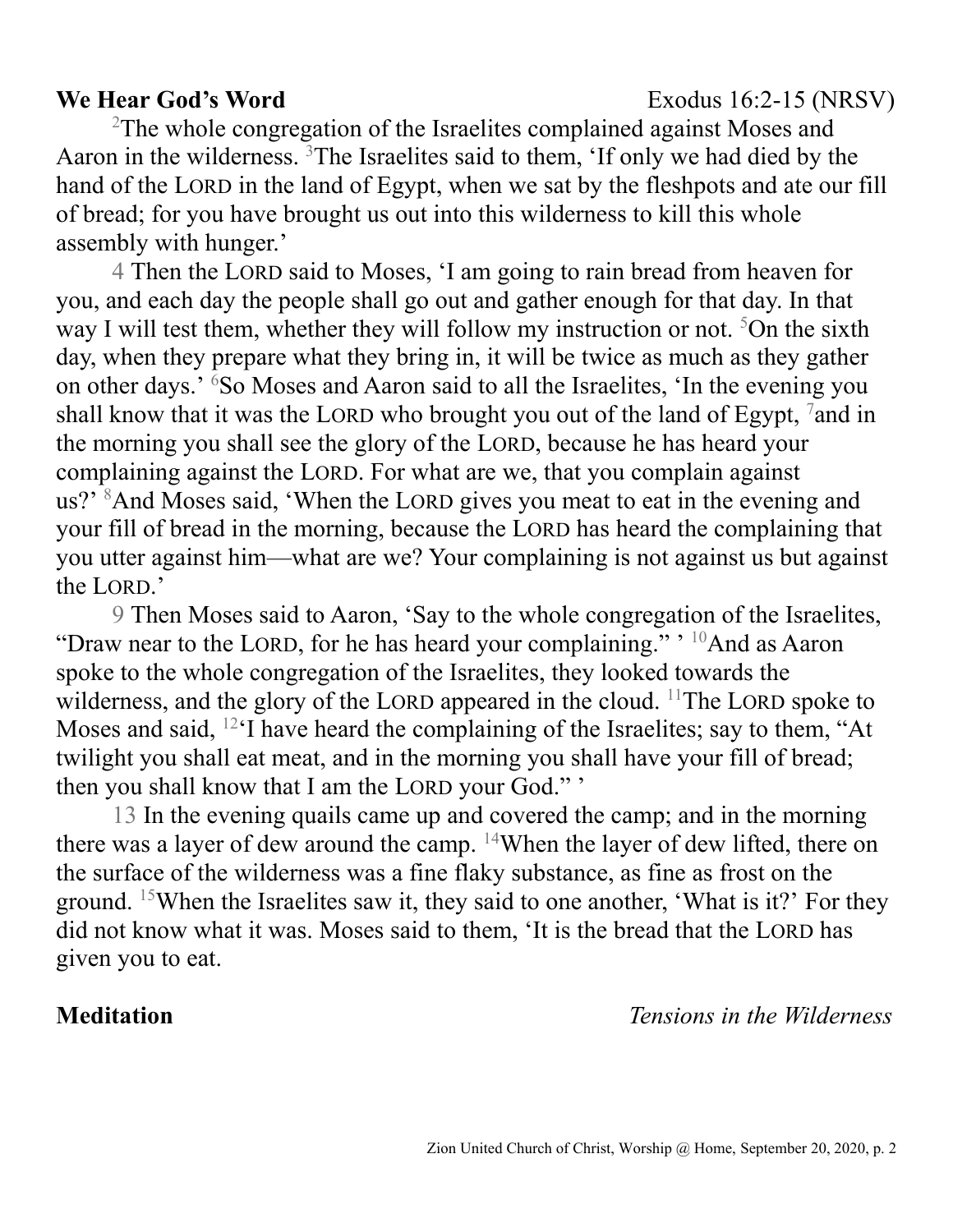# **Spiritual Practice of the Week**



There are those moments in life when we are running on empty, our fuse is short, and we just don't know if we can keep going. Sometimes in those moments, we notice that God has shown up for us. When the people of Israel where weary from their journey in the wilderness, God gave them manna from heaven, birds from the air, and rest for their souls. What have been those "manna moments" in your life when God has shown up in just the right way for you?

### **We Respond to God's Word with Our Giving Offertory**

You're invited to take out your checkbook in these moments. As you write out your offering, be prayerful with each letter and number. In times such as these, when money becomes tight and our economy is under strain, God invites us to be generous and give what we can. These are gifts we freely give, as we are able and as we are called.

We ask that you please mail in your offerings to our office. Zion United Church of Christ 8916 E. Troy Ave. Indianapolis, IN 46239

You can now submit your offerings on our website through a secure PayPal donation button. Please know that PayPal receives a 2.2% processing fee and a \$0.30 transaction charge. You are able to set up reoccurring, monthly payments. Check it out on our website at www.zionuccindy.net/donate.